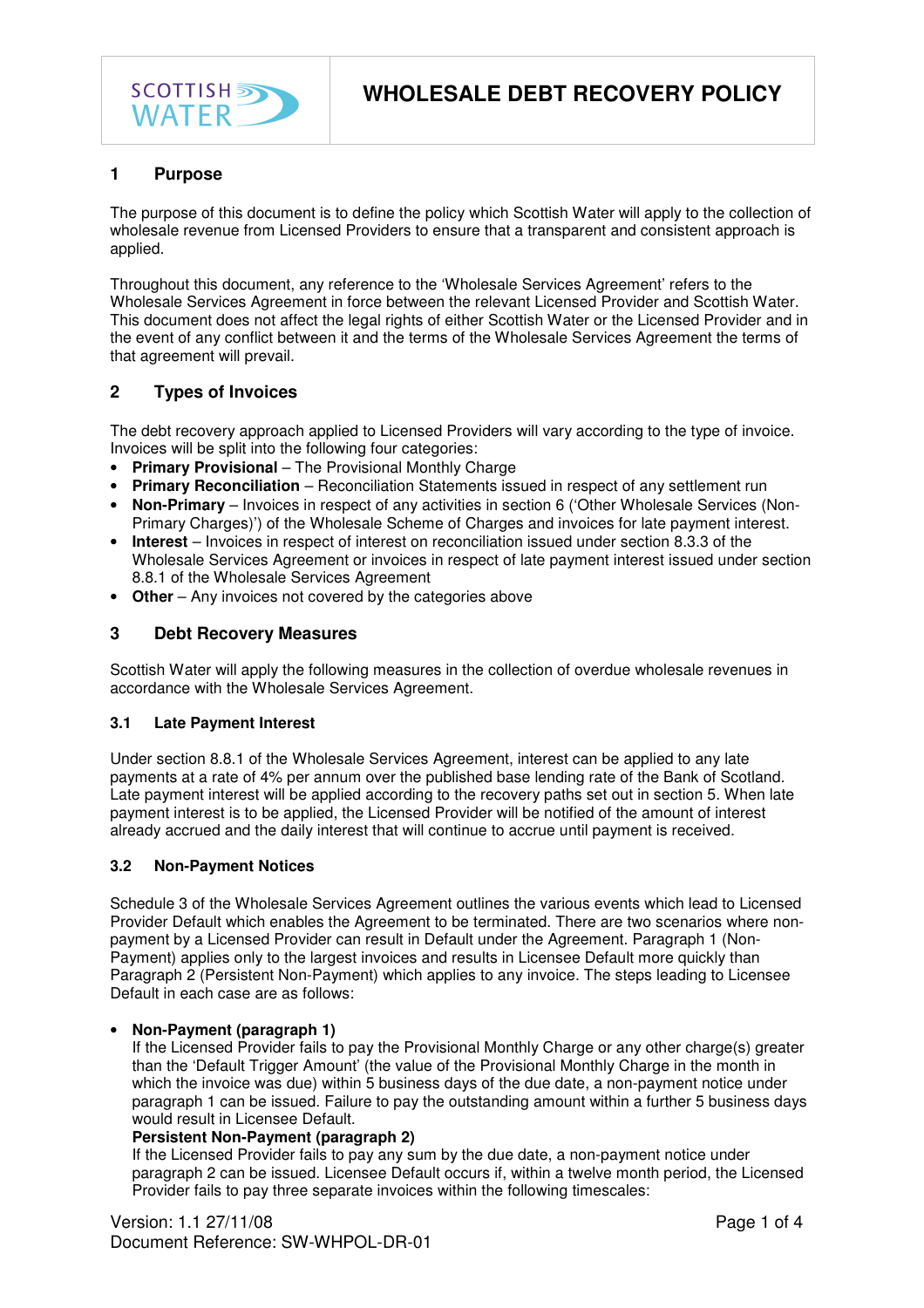

- 10 business days of the date of notice on the first occasion
- 5 business days of the date of notice on the second occasion
- the due date of the invoice on the third occasion

## **3.3 Notification to Water Industry Commission for Scotland**

Where non-payment notices have been issued to a Licensed Provider, Scottish Water may notify the Water Industry Commission for Scotland (WICS).

## **4 Method of Payment**

Payment of all wholesale invoices should be made by CHAPS as specified in section 8.5.2 of the Wholesale Services Agreement. If payment is submitted by any other method it will not be accepted and the invoice will be treated as being unpaid.

## **5 Recovery Paths**

Two recovery paths will be applied to Licensed Provider invoices: Standard and Accelerated. The same recovery path will be applied to all types of invoices sent to an LP.

By default all LPs will be placed on the Standard recovery path. Sections 3.3 and 3.4 outline the trigger events which will cause an LP to be moved between the Accelerated and Standard recovery paths.

#### **5.1 Standard Recovery Path**

Invoices issued to LPs on the Standard recovery path will be subject to the following debt recovery timetable. All timescales quoted in the table below are measured from invoice date. Recovery actions will cease when payment is received or be suspended when a dispute is raised pending outcome of the dispute. Further details on recovery actions following a dispute are set out in section 4.

| Invoice Type              | Terms of<br>Payment       | Verbal<br>Reminder        | Written<br>Reminder                   | Late<br>Payment<br>Interest<br>Applied | Non-<br>Payment<br>Notice <sup><math>1</math></sup> | Persistent<br>Non-<br>Payment<br>Notice <sup>2</sup> | <b>LP Default</b>         |
|---------------------------|---------------------------|---------------------------|---------------------------------------|----------------------------------------|-----------------------------------------------------|------------------------------------------------------|---------------------------|
| Primary<br>Provisional    | $+4$<br>business<br>days  | $+5$<br>business<br>days  | $+5$<br>business<br>days              | $+6$<br>business<br>days               | $+9$<br>business<br>days                            | N/A                                                  | $+14$<br>business<br>days |
| Primary<br>Reconciliation | $+10$<br>business<br>days | $+11$<br>business<br>days | $+11$<br>business<br>days             | $+15$<br>business<br>days              | $+20$<br>business<br>days                           | $+15$<br>business<br>days                            |                           |
| Non-Primary               | $+10$<br>business<br>days | N/A                       | $+11$<br>business<br>days             | $+15$<br>business<br>days              | $+20$<br>business<br>days                           | $+20$<br>business<br>days                            | Dependent                 |
| Interest                  | $+10$<br>business<br>days | N/A                       | $+11$<br>business<br>days             | $+15$<br>business<br>days              | $+20$<br>business<br>days                           | $+20$<br>business<br>days                            | on type of<br>notice      |
| Other                     | $+30$<br>days             | N/A                       | $+30$ days<br>$+1$<br>business<br>day | $+30$<br>days $+5$<br>business<br>days | $+30$ days<br>$+10$<br>business<br>days             | $+30$ days<br>$+10$<br>business<br>days              |                           |

<sup>1</sup> Notice of Non-Payment under section 1 (Non-Payment) of Schedule 3 of the Wholesale Services Agreement. This applies only to provisional invoices or other invoices or aggregated groups of invoices which exceed the Default Trigger Amount (the value of the Provisional Monthly Charge in the month that the invoice was due). See section 3 for further details.

<sup>2</sup> Notice of Non-Payment under section 2 (Persistent Non-Payment) of Schedule 3 of the Wholesale Services Agreement. See section 3 for further details.



Document Reference: SW-WHPOL-DR-01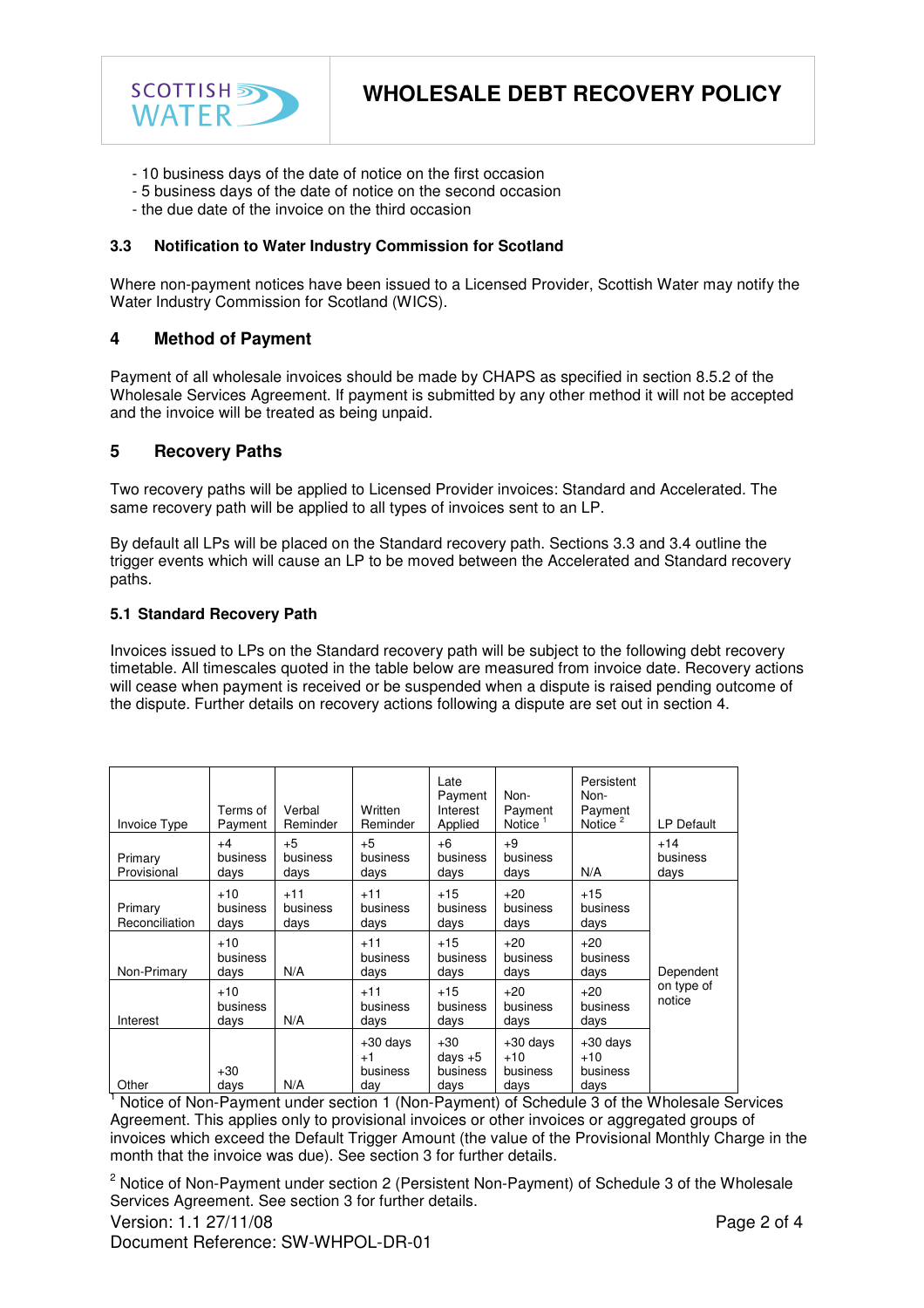

Where late payment interest is applied it will be calculated from the date that the terms of payment expired in accordance with section 8.8.1 of the Wholesale Services Agreement.

## **5.2 Accelerated Recovery Path**

Invoices issued to LPs on the Accelerated recovery path will be subject to the following debt recovery timetable. All timescales quoted in the table below are measured from invoice date. Recovery actions will cease when payment is received or be suspended when a dispute is raised pending outcome of the dispute. Further details on recovery actions following a dispute are set out in section 6.

Shortened timescales compared to Standard recovery path are shown in red.

| Invoice Type              | Terms of<br>Payment       | Verbal<br>Reminder        | Written<br>Reminder                   | Late<br>Payment<br>Interest<br>Applied | Non-<br>Payment<br>Notice <sup><math>1</math></sup> | Persistent<br>Non-<br>Payment<br>Notice $2$ | <b>LP Default</b>         |
|---------------------------|---------------------------|---------------------------|---------------------------------------|----------------------------------------|-----------------------------------------------------|---------------------------------------------|---------------------------|
| Primary<br>Provisional    | $+4$<br>business<br>days  | $+5$<br>business<br>days  | $+5$<br>business<br>days              | $+5$<br><b>business</b><br>days        | $+9$<br>business<br>days                            | N/A                                         | $+14$<br>business<br>days |
| Primary<br>Reconciliation | $+10$<br>business<br>days | $+11$<br>business<br>days | $+11$<br>business<br>days             | $+11$<br>business<br>days              | $+20$<br>business<br>days                           | $+11$<br><b>business</b><br>days            |                           |
| Non-Primary               | $+10$<br>business<br>days | N/A                       | $+11$<br>business<br>days             | $+11$<br><b>business</b><br>days       | $+20$<br>business<br>days                           | $+15$<br>business<br>days                   | Dependent                 |
| Interest                  | $+10$<br>business<br>days | N/A                       | $+11$<br>business<br>days             | $+11$<br><b>business</b><br>days       | $+20$<br>business<br>days                           | $+15$<br>business<br>days                   | on type of<br>notice      |
| Other                     | $+30$<br>days             | N/A                       | $+30$ days<br>$+1$<br>business<br>day | $+30$<br>days $+1$<br>business<br>days | $+30$ days<br>$+10$<br>business<br>days             | $+30$ days<br>$+5$<br>business<br>days      |                           |

<sup>1</sup> Notice of Non-Payment under section 1 (Non-Payment) of Schedule 3 of the Wholesale Services Agreement. This applies only to provisional invoices or other invoices or aggregated groups of invoices which exceed the Default Trigger Amount (the value of the Provisional Monthly Charge in the month that the invoice was due). See section 3 for further details.

<sup>2</sup> Notice of Non-Payment under section 2 (Persistent Non-Payment) of Schedule 3 of the Wholesale Services Agreement. See section 3 for further details.

Where late payment interest is applied it will be calculated from the date that the terms of payment expired in accordance with section 8.8.1 of the Wholesale Services Agreement.

### **5.3 Trigger events to move from Standard to Accelerated Recovery Path**

All LPs will be placed onto the Standard recovery path in the first instance. An LP will be moved onto the Accelerated recovery path when one of the following trigger events occurs:

- A non-payment notice is issued under either section 1 or 2 of Schedule 3 of the Wholesale Services Agreement
- Late payment interest is applied to 5 separate invoices
- Written reminders are issued for 10 separate invoices

## **5.4 Trigger events to move from Accelerated to Standard Recovery Path**